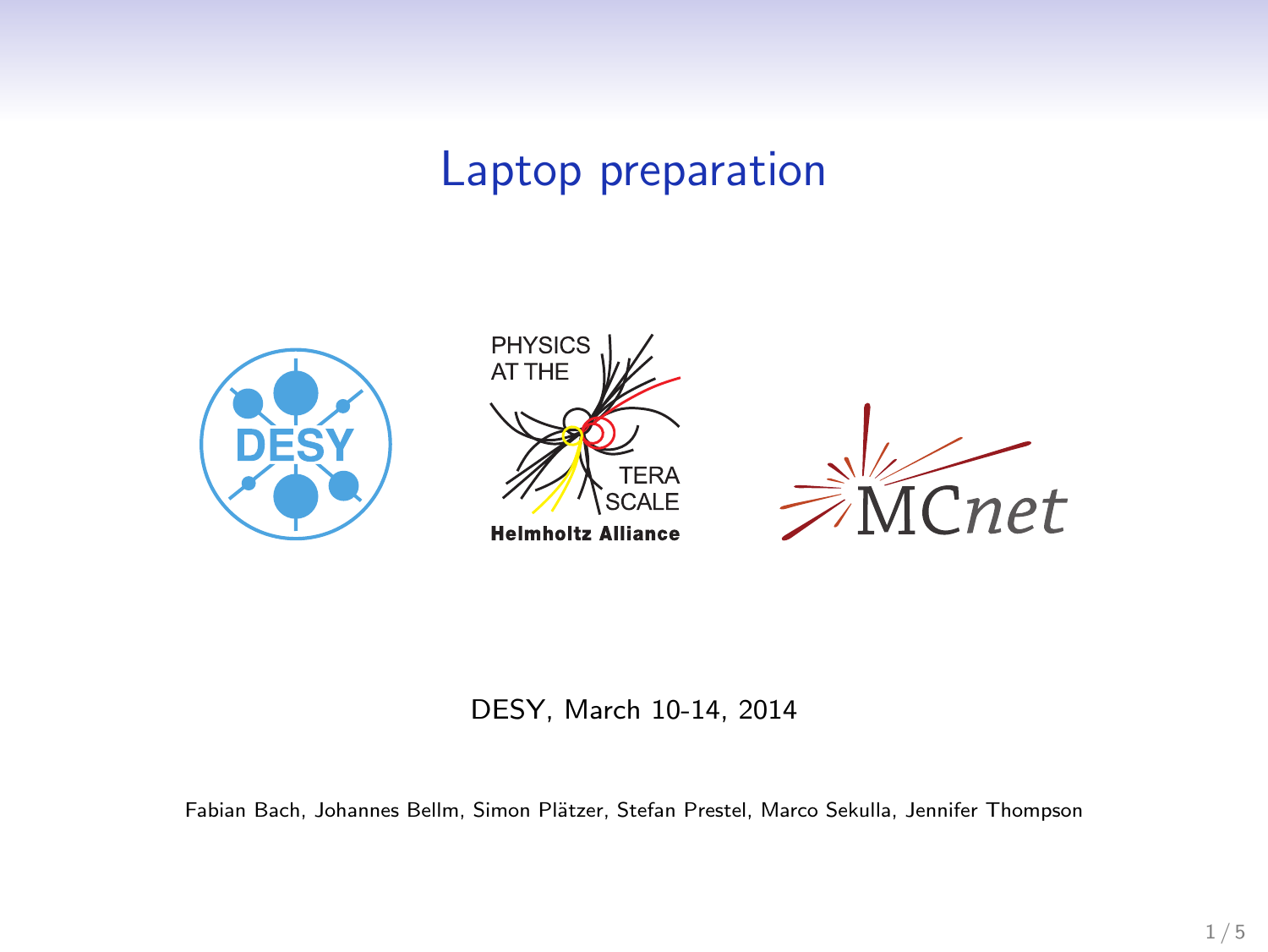# General

You can get hands-on experience with Herwig++: Ask Johannes Bellm or Simon Plätzer Pythia 8: Ask Stefan Prestel Sherpa: Ask Jennifer Thompson Whizard: Ask Fabian Bach or Marco Sekulla

The tutorials will use the virtual machine we're handing out right now.

For the first and second day, please form *four* groups. In each group, please make sure that each Monte Carlo generator is represented.

For the third day, you can mix up the groups.

On Friday morning, you will have the opportunity to present some of your findings.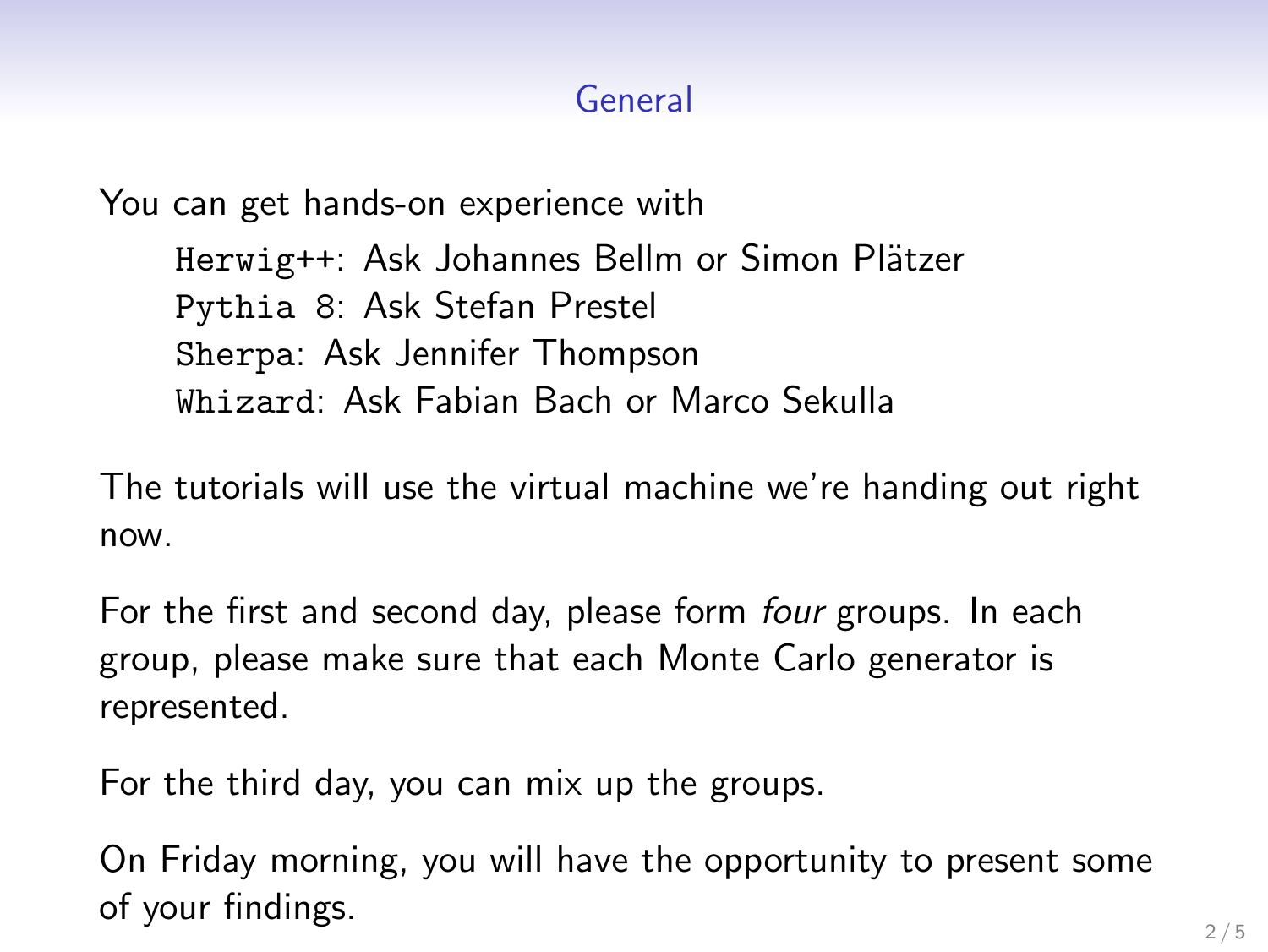# Updating

Whenever you restart the Virtual machine, open the terminal, do cd /home/student/tutorials and update with cd ./update.sh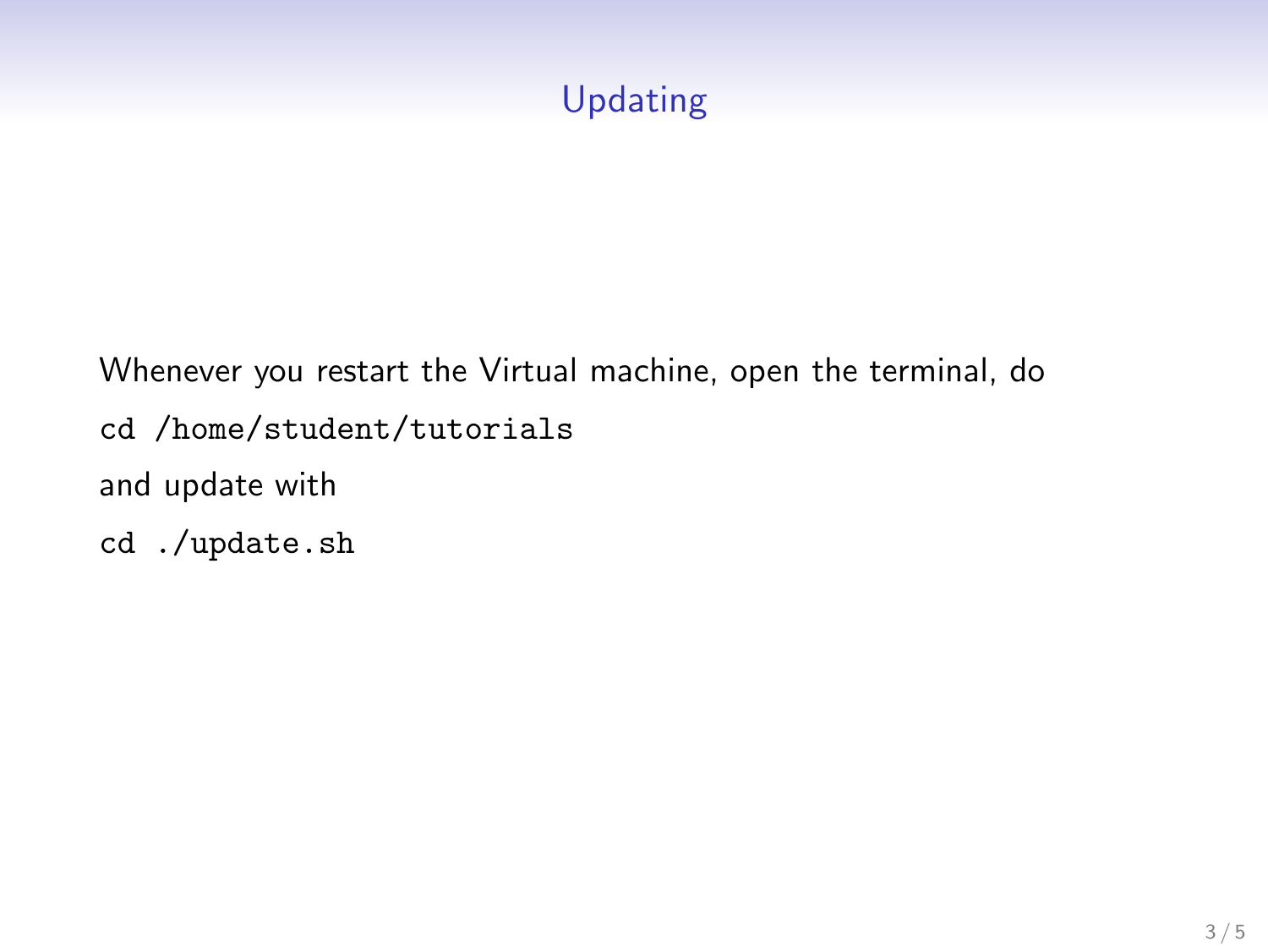## Installing guest additions

To share folder between your VM and the host system, install the "Virtualbox Guest Additions". In the running VM, go to

```
http://download.virtualbox.org/virtualbox/
```
Go into the folder for your VirtualBox version (see "About Virtual Box" in the "Help" dialog). Download the VBoxGuestAdditions\_xxx.iso file. Save this file in /home/student

Then go to /home/student and do

sudo mkdir /media/GuestAdditionsISO

and

sudo mount -o loop /home/student/VBoxGuestAdditions\_xxx.iso /media/GuestAdditionsISO

Then, do

```
cd /media/GuestAdditionsISO
and do
```
sudo ./VBoxLinuxAdditions.run

After this, restart the virtual machine. Now, guest additions are installed.